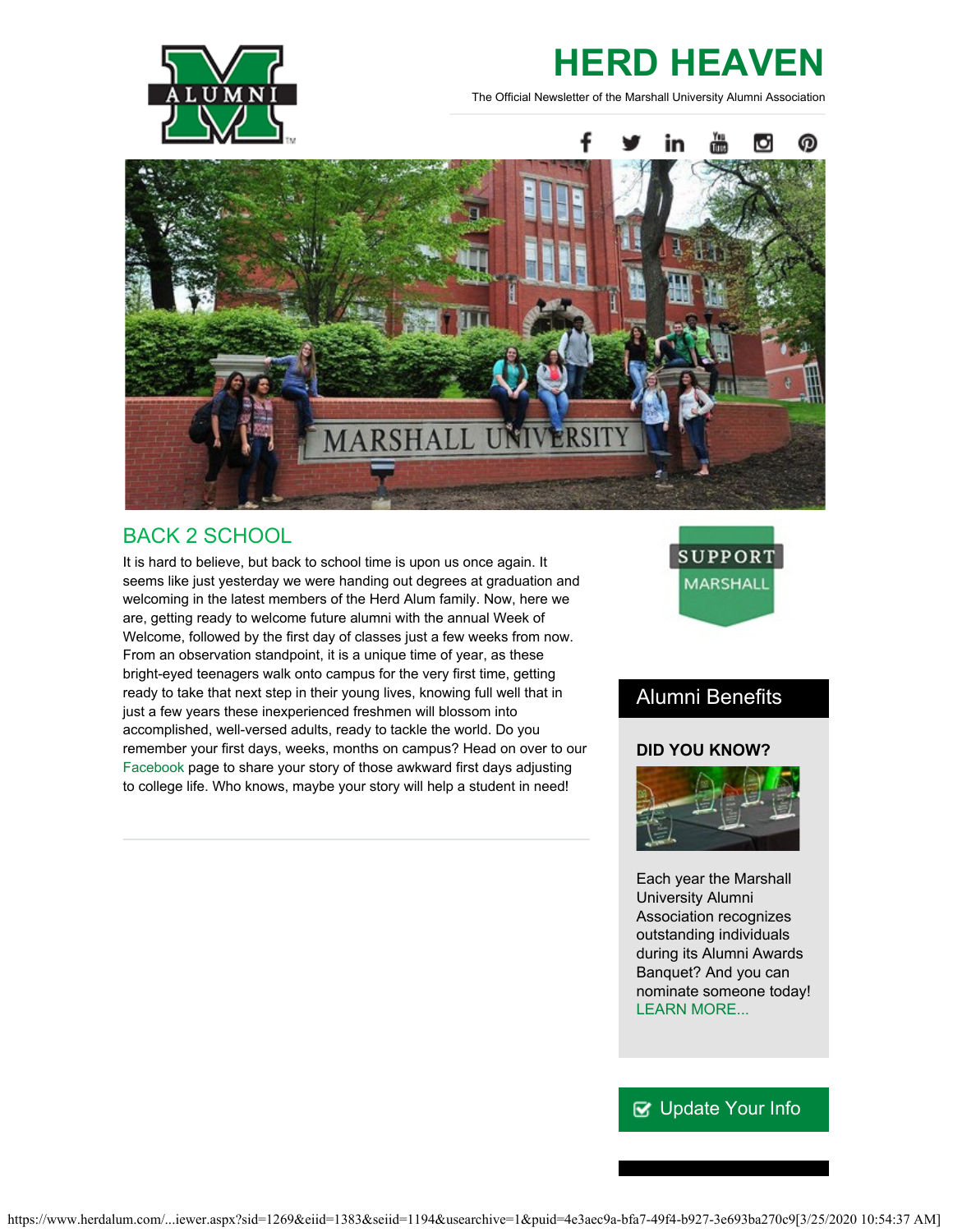

#### **MU UNVEILS TEASER TRAILER FOR HOMECOMING 2017**

As you may have seen over the summer, Marshall unveiled the official theme for Homecoming 2017 - "Overthrow the Monarchs" - along with an official teaser trailer to accompany the medieval/renaissance theme. Marshall University's Homecoming will take place Saturday, October 14 vs. the Old Dominion Monarchs - so get ready to break out your best armor, shine up your sword and get ready for a celebration hundreds of years in the making!

#### [WATCH THE OFFICIAL TRAILER...](https://vimeo.com/223295434)



#### **MARSHALL ARTISTS SERIES ANNOUNCES 2017-18 LINEUP**

From Cyndi Lauper's pop-rock musical "Kinky Boots" and some of the best young comedians like Leslie Jones of "Saturday Night Live" to music legends like Stephen Stills and Judy Collins, and hot, new music acts like Maren Morris, the Marshall Artists Series will fill the historic Keith-Albee Performing Arts Center in downtown Huntington with all that jazz, swing, country, rock, bluegrass and gospel during its music-infused 2017-18 series.

[READ MORE...](http://www.herald-dispatch.com/features_entertainment/marshall-artists-series/article_4ed4d089-b30c-509c-82d2-23f6b07db5ab.html)

## Alumni News

## Upcoming Events



#### **FALL SEMESTER BEGINS**

Students return to campus for the beginning of the fall semester!





#### **MARSHALL VS. MIAMI (OH)**

The Thundering Herd kicks off the 2017 football season with a home game vs. Miami (OH)..[.LEARN](http://www.herdzone.com/sports/m-footbl/sched/mars-m-footbl-sched.html) **[MORE](http://www.herdzone.com/sports/m-footbl/sched/mars-m-footbl-sched.html)** 

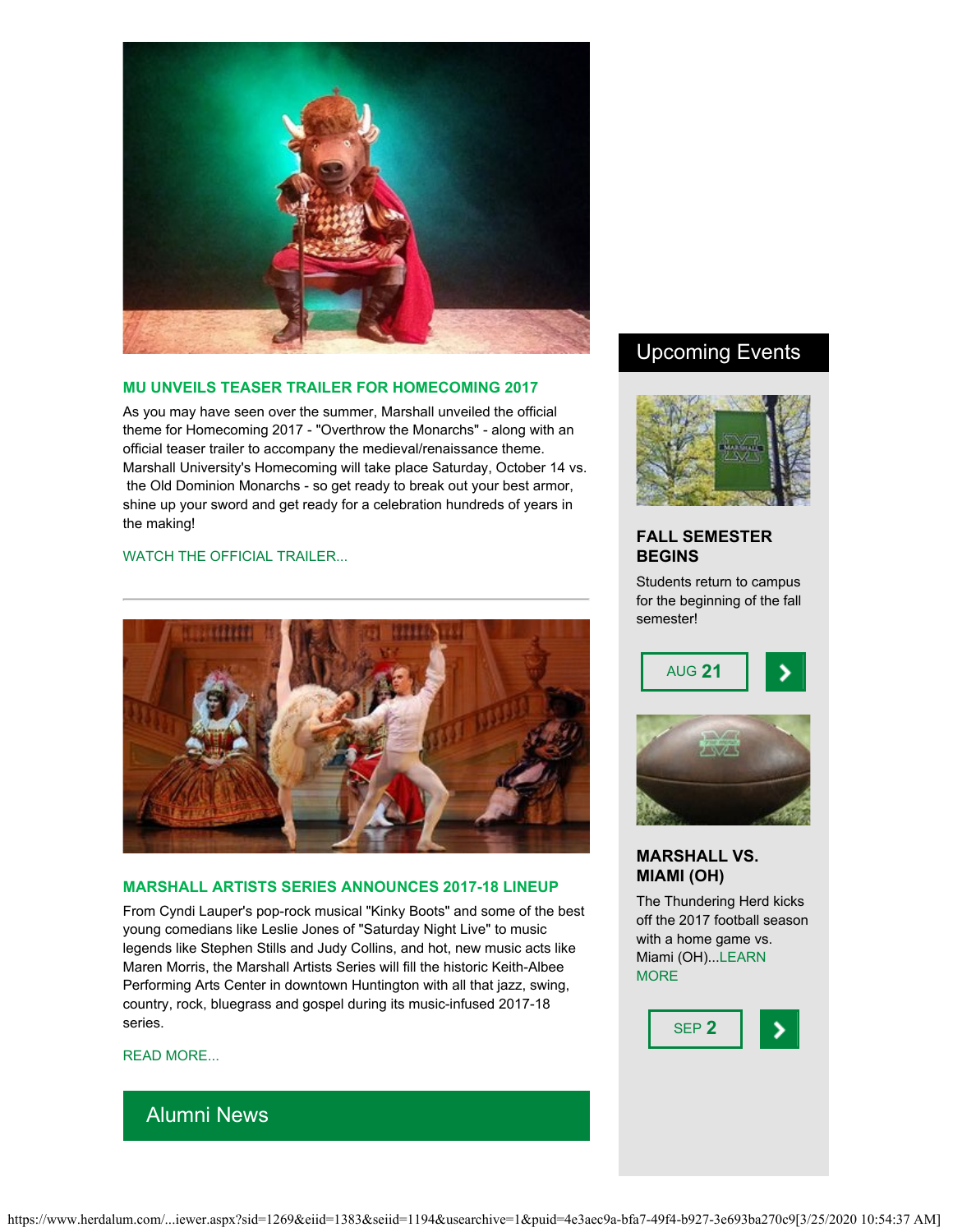



Thanks to everyone who sent in photos over the summer of their MU vacations! We received images of Herd alums in Hawaii, Peru, all across North America - even from the top of Mount Kilimanjaro!

If you have a photo from your travels, tag us using #MarshallUTravel to be featured in future Herd Alum publications!



MARSHALL UNIVERSITY HOMECOMING 2017

#### **THUNDER IS COMING...**

We promised to bring the thunder and here it is...the official logo for Homecoming 2017! Marshall University's Homecoming will take place Saturday, October 14 vs. ODU and will feature the theme "Overthrow the Monarchs" [LEARN MORE...](http://www.herdalum.com/s/1269/index.aspx?sid=1269&gid=1&pgid=949) 



#### **HOMECOMING 5K RACE BIGGER THAN EVER**

The annual homecoming run will be bigger than ever this year with a new campus-centered route, more pomp and a new name - the Homecoming 5K Stampede! [LEARN MORE...](http://www.tristateracer.com/event.php?RaceID=9594)

# Campus News



**BOARD EXTENDS PRESIDENT'S CONTRACT**

The Marshall University Board of Governors approved an extension of





welcomed and

Marshall is once again working to ensure incoming students feel **WITH WVU ON RESEARCH GRANT**

Marshall recently announced it is

**MARSHALL PARTNERS**



**FREE SPORTS MEDICINE SCREENING CLINICS START AUG 5**

Marshall Health will offer weekly Saturday sports



#### **HOMECOMING 2017**

Marshall University attempts to "Overthrow the Monarchs" in the Homecoming Game vs. ODU..[.LEARN MORE](http://www.herdalum.com/s/1269/index.aspx?sid=1269&gid=1&pgid=949)



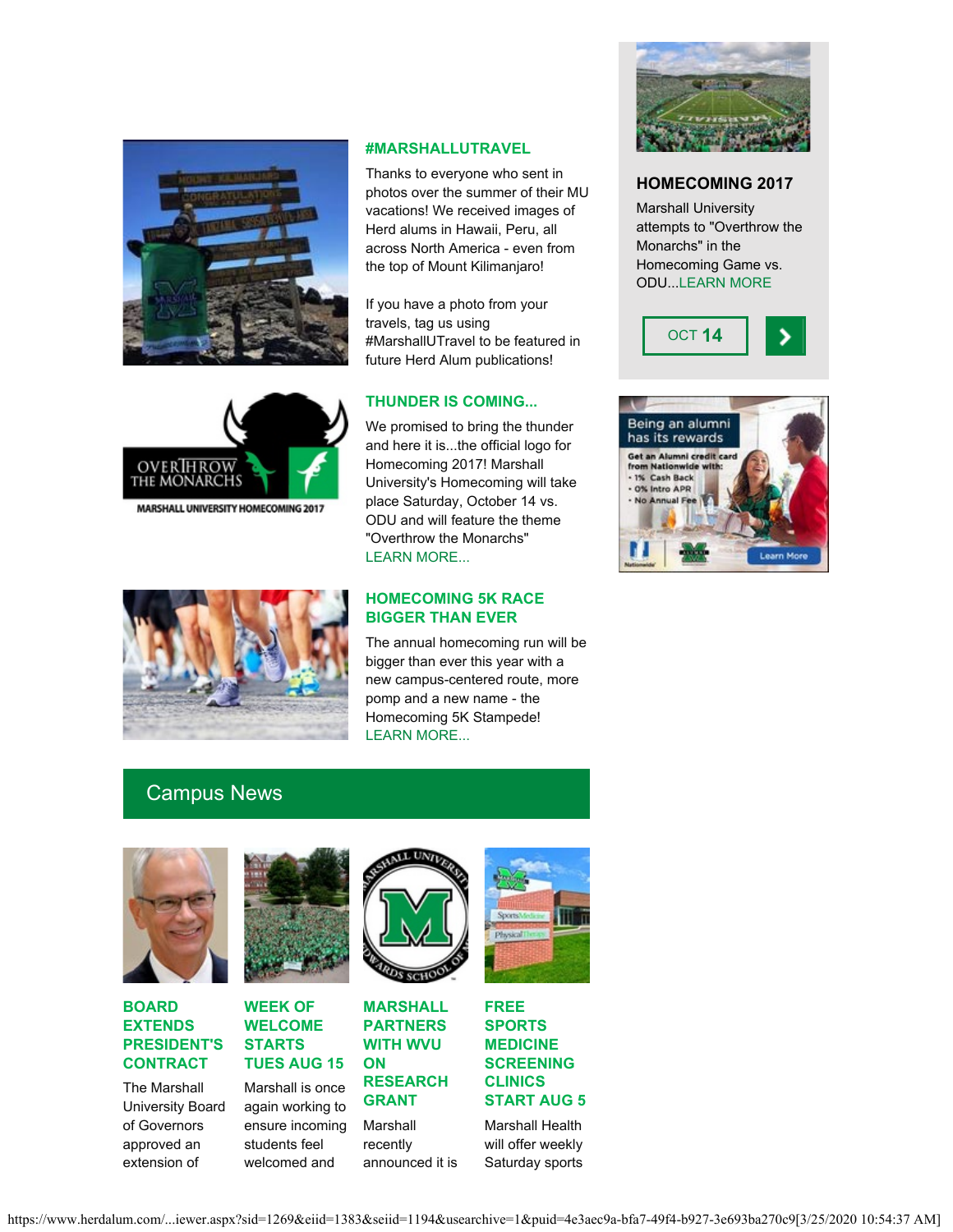President Jerome A. Gilbert's contract. Gilbert became the 37th president in January 2016 [READ MORE...](https://www.marshall.edu/ucomm/2017/07/19/board-governors-extends-presidents-contract/)

prepared when fall classes begin Aug. 21 with the annual Week of Welcome [READ MORE...](https://www.marshall.edu/ucomm/2017/08/07/week-welcome-start-tuesday-aug-15/)

a partner on a \$20 million grant to further support research aimed at improving the health of West Virginians [READ MORE...](https://www.marshall.edu/ucomm/2017/08/01/marshall-university-partners-west-virginia-university-multimillion-dollar-research-grant/)

medicine screening clinics, beginning Aug. 5, from 8 to 10 a.m. at the Marshall Sports Medicine Institute [READ MORE...](https://www.marshall.edu/ucomm/2017/08/02/free-saturday-sports-medicine-screening-clinics-start-aug-5/)

# Athletics News



#### **MARSHALL TO CELEBRATE 25TH ANNIVERSARY OF SOFTBALL PROGRAM**

Marshall Athletics is celebrating the 25th Anniversary of the softball program, Sept. 15-17. It is also Hall



#### **TICKET OFFICE LAUNCHES 'HERD WINS PACKAGE'**

The Marshall Ticket Office will launch a fun and exciting ticket option for Thundering Herd fans this season beginning Monday, August



# **IT'S YOUR WORLD. READ ALL** ABOUT IT YOUR WAY.

Get the latest in hometown news and Marshall sports any way you like it.

# **ONLINE SUBSCRIPTION**

\$9.75 for first<br>3 months Regular \$9.99 monthly after special ends.

# **SUBSCRIBE NOW!**

The Herald-Dispatch & www.herald-dispatch.com

# **SUMMER GE** THUNDERING HERD SHOP NOW >>